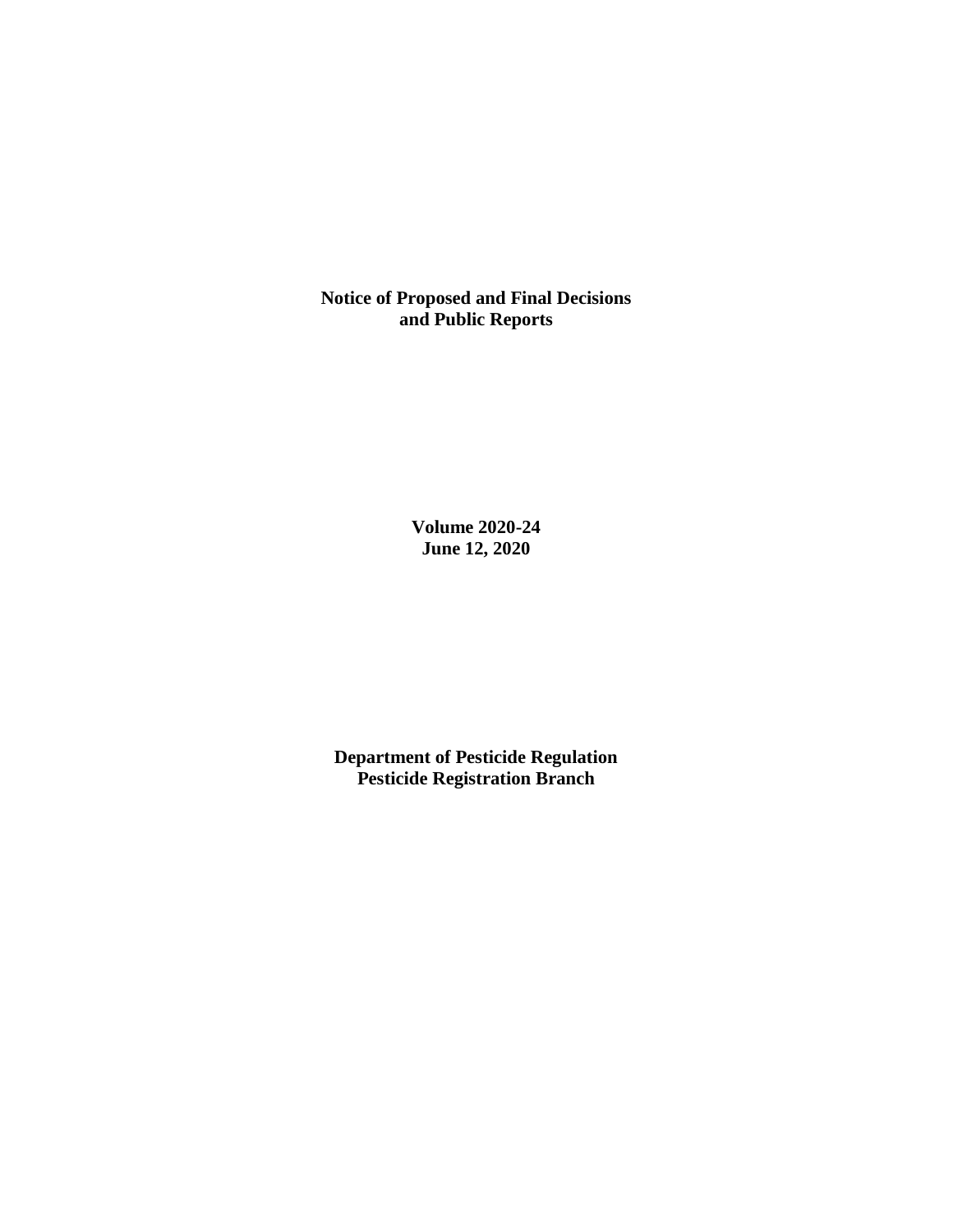# **NOTICE OF FINAL DECISIONS TO REGISTER PESTICIDE PRODUCTS AND WRITTEN EVALUATION**

Pursuant to Title 3, California Code of Regulations section 6255, the Director of the Department of Pesticide Regulation (DPR), files this Notice of Final Decisions to Register Pesticide Products with the Secretary of the Resources Agency for posting. This notice must remain posted for a period of 30 days for public inspection. Between the time DPR posts a proposed registration decision for public comment and DPR makes a final decision regarding the product, nonsignificant changes may be made to the product label (e.g., revising the product name, changing a master label to an end-use marketing label, correcting typographical errors). If the changes are not significant, DPR will not re-notice the product for public review and comment. However, if significant changes are made to the product label that substantially affect DPR's analysis on direct or indirect significant adverse environmental or human health impacts that can reasonably be expected to occur from the proposed decision, DPR will re-notice the product label for public review and comment.

In addition, for any product that is posted proposed to register as a conditional registration, the registrant may address the conditions of registration by providing the appropriate data or modifying the product label (e.g., remove use site, add "not for use in California" to a use site) during the posting period. If the registrant adequately addresses the conditions of registration during the posting period and the resulting change to the product label is not significant such that DPR must re-post the product label for review and public comment, DPR will post the product below, but will no longer have a "conditional" designation by the registration type.

For information about submitting a request for any documents related to this notice, please visit [https://www.cdpr.ca.gov/public\\_r.htm.](https://www.cdpr.ca.gov/public_r.htm)

To view the public report that was issued when the product was proposed for registration, click on the hyperlinked Tracking Number for the product.

*Tracking Number with hyperlink to public report – (EPA Registration Number) Applicant / Brand Name*

[290166](https://www.cdpr.ca.gov/docs/registration/nod/public_reports/290166.pdf) - (7969 - 310) BASF CORPORATION MERIVON XEMIUM BRAND FUNGICIDE USE: FUNGICIDE - FOR THE CONTROL OF DISEASES SUCH AS BROWN ROT, SCAB, AND SHOTHOLE ON CROPS SUCH AS TREE NUTS, STONE FRUIT, AND POME FRUIT TYPE: SECTION 24(C) FIRST PARTY REGISTRATION - TO ALLOW USE ON TREE NUT, STONE FRUIT, AND POME FRUIT CROPS IN STANDING WATER ACTIVE INGREDIENT(S): FLUXAPYROXAD PYRACLOSTROBIN CAS NUMBER(S): 907204-31-3 , 175013-18-0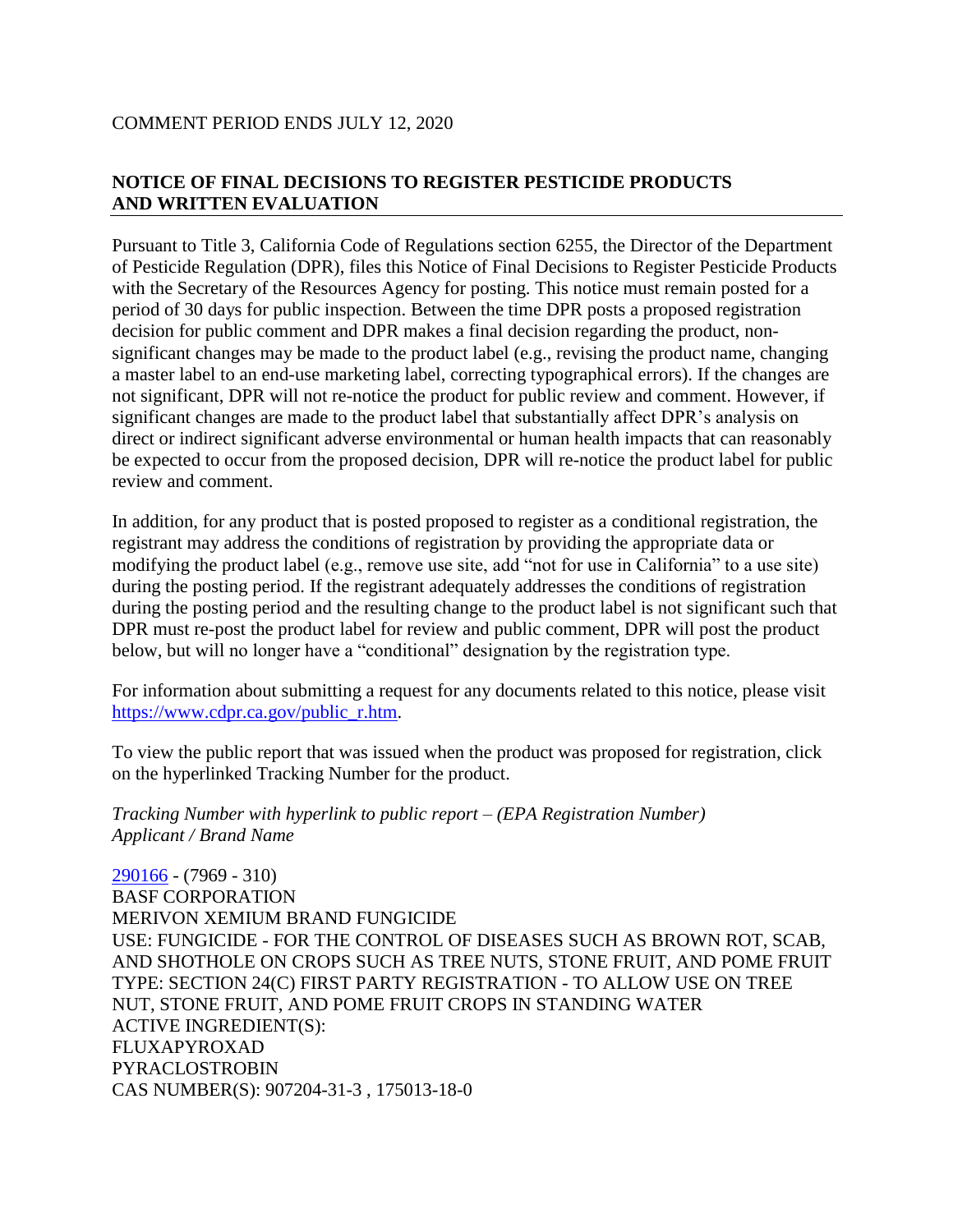**Notice of Final Decisions to Register (Continued) Page 2**

[293023](https://www.cdpr.ca.gov/docs/registration/nod/public_reports/293023.pdf) - (70299 - 19) BIOSAFE SYSTEMS, LLC SANIDATE 5.0 USE: ALGAECIDE, ANTIMICROBIAL, BACTERICIDE, DISINFECTANT, FUNGICIDE, SLIMICIDE, VIRUCIDE - FOR THE CONTROL OF ORGANISMS SUCH AS STAPHYLOCOCCUS AUREUS, ESCHERICHIA COLI, AND PEDIOCOCCUS DAMNOSUS ON HARD, NON-POROUS SURFACES IN SITES SUCH AS HOSPITALS, SCHOOLS, HEALTHCARE FACILITIES, COMMERCIAL FLORAL SHOPS, BARBER SHOPS, AND VETERINARY CLINICS TYPE: SECTION 3 LABEL AMENDMENT - TO REVISE THE DIRECTIONS FOR USE SECTION, FIRST AID SECTION, AND THE RESPIRATOR REQUIREMENTS UNDER PRECAUTIONARY STATEMENTS ACTIVE INGREDIENT(S): HYDROGEN PEROXIDE PEROXYACETIC ACID CAS NUMBER(S): 7722-84-1 , 79-21-0 [292754](https://www.cdpr.ca.gov/docs/registration/nod/public_reports/292754.pdf) - (67619 - 38) CLOROX PROFESSIONAL PRODUCTS COMPANY MASTER LABEL - PUFF USE: DISINFECTANT, FUNGICIDE, VIRUCIDE - FOR THE CONTROL OF ORGANISMS SUCH AS TRICHOPHYTON INTERDIGITALE, SALMONELLA ENTERICA, AND MEASLES VIRUS ON HARD, NON-POROUS SURFACES SUCH AS FLOORS, WALLS, AND COUNTERTOPS IN GYMS, BABY'S ROOM, BARBER SHOPS, CLASSROOMS, HOSPITALS, AND LOCKER ROOMS TYPE: SECTION 3 REGISTRATION - ACTIVE INGREDIENT(S): ALKYL (60%C14, 30%C16, 5%C12, 5%C18) DIMETHYLBENZYL AMMONIUM CHLORIDE ALKYL (68%C12, 32%C14) DIMETHYLETHYLBENZYL AMMONIUM CHLORIDE CAS NUMBER(S): 53516-76-0 , 85409-23-0 [290974](https://www.cdpr.ca.gov/docs/registration/nod/public_reports/290974.pdf) - (10163 - 283) GOWAN COMPANY EPTAM 7E USE: HERBICIDE - FOR THE CONTROL OF BROADLEAF WEEDS AND GRASSES SUCH AS BERMUDAGRASS, CARPETWEED, AND CRABGRASS ON CROPS SUCH AS ALFALFA, ALMONDS, GREEN BEANS, SUGAR BEETS, SUNFLOWER, AND TOMATOES TYPE: SECTION 3 LABEL AMENDMENT - TO ADD CLAIMS AGAINST ADDITIONAL PESTS, TO ADD SPRAY DRIFT ADVISORIES, TO ADD RESTRICTIONS FOR APPLICATION METHODS, AND TO REVISE THE PERSONAL PROTECTIVE EQUIPMENT AND RESISTANCE MANAGEMENT SECTIONS ACTIVE INGREDIENT(S): EPTC

CAS NUMBER(S): 759-94-4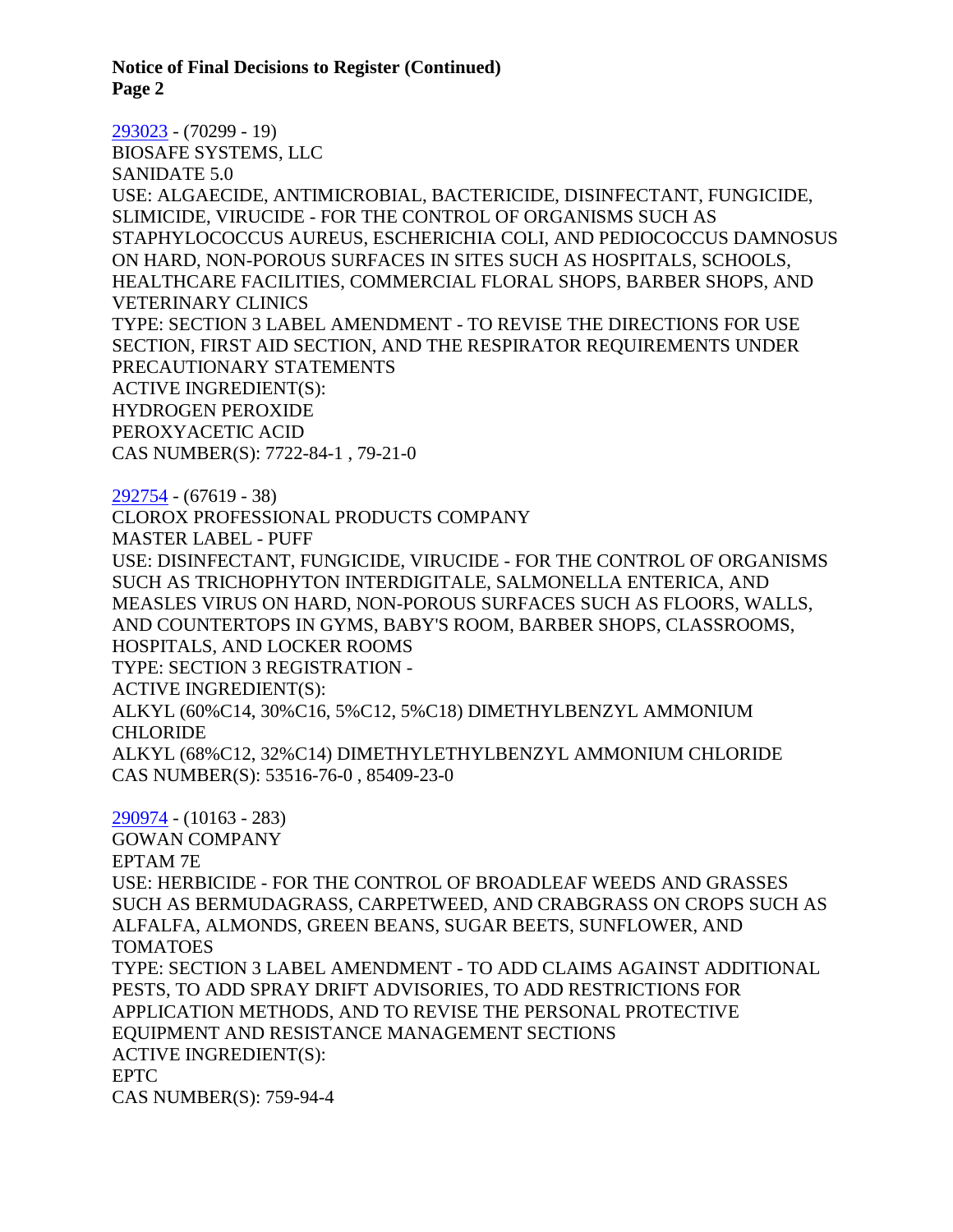**Notice of Final Decisions to Register (Continued) Page 3**

[291854](https://www.cdpr.ca.gov/docs/registration/nod/public_reports/291854.pdf) - (71512 - 31) ISK BIOSCIENCES CORPORATION ISOFETAMID-TEB 475 SC FUNGICIDE USE: FUNGICIDE - FOR THE CONTROL OF DISEASES SUCH AS BROWN ROT BLOSSOM BLIGHT, SHOT HOLE, AND POWDERY MILDEW ON CROPS SUCH AS ALMOND, GRAPE, GOOSEBERRY, KIWIFRUIT, SCHISANDRA BERRY, AND MAYPOP TYPE: SECTION 3 LABEL AMENDMENT - TO ADD DISEASES CONTROLLED WHEN APPLIED TO ALMOND TREES ACTIVE INGREDIENT(S): ISOFETAMID **TEBUCONAZOLE** CAS NUMBER(S): 875915-78-9 , 107534-96-3 , 80443-41-0

[291332](https://www.cdpr.ca.gov/docs/registration/nod/public_reports/291332.pdf) - (70271 - 34) KIK INTERNATIONAL LLC MASTER LABEL - KIK ANTIBACTERIAL MULTIPURPOSE CLEANER 1 USE: BACTERICIDE, DISINFECTANT, FUNGICIDE, VIRUCIDE - FOR THE CONTROL OF ORGANISMS SUCH AS ESCHERICHIA COLI, INFLUENZA A VIRUS, AND ASPERGILLUS NIGER ON HARD, NON-POROUS SURFACES IN SITES SUCH AS DAYCARE CENTERS, SCHOOLS, DINERS, HOTELS, FITNESS CENTERS AND **HOSPITALS** TYPE: SECTION 3 REGISTRATION - ACTIVE INGREDIENT(S): ALKYL (50%C14, 40%C12, 10%C16) DIMETHYLBENZYL AMMONIUM CHLORIDE ALKYL (67%C12, 25%C14, 7%C16, 1%C8,C10,C18) DIMETHYLBENZYL AMMONIUM CHLORIDE CAS NUMBER(S): 63449-41-2 , 63449-41-2 , 68424-85-1

[275647](https://www.cdpr.ca.gov/docs/registration/nod/public_reports/275647.pdf) - (91413 - 2) POLY GROUP LLC NOUVEX N950-9010 MASTER BATCH USE: ANTI-FOULANT(MARINE) - FOR THE CONTROL OF MICROORGANISMS THAT CAUSE DETERIORATION AND DISCOLORATION IN NON-FOOD PAPER, PLASTICS, AND TEXTILES TYPE: SECTION 3 REGISTRATION - ACTIVE INGREDIENT(S): PYRIDINE, 4-ETHENYL-, POLYMER WITH ALPHA-(2-METHYL-1-OXO-2-PROPEN-1- YL)-OMEGA-METHOXYPOLY(OXY-1,2-ETHANEDIYL), COMPOUNDED WITH 1- BROMOHEXANE CAS NUMBER(S): 1471991-40-8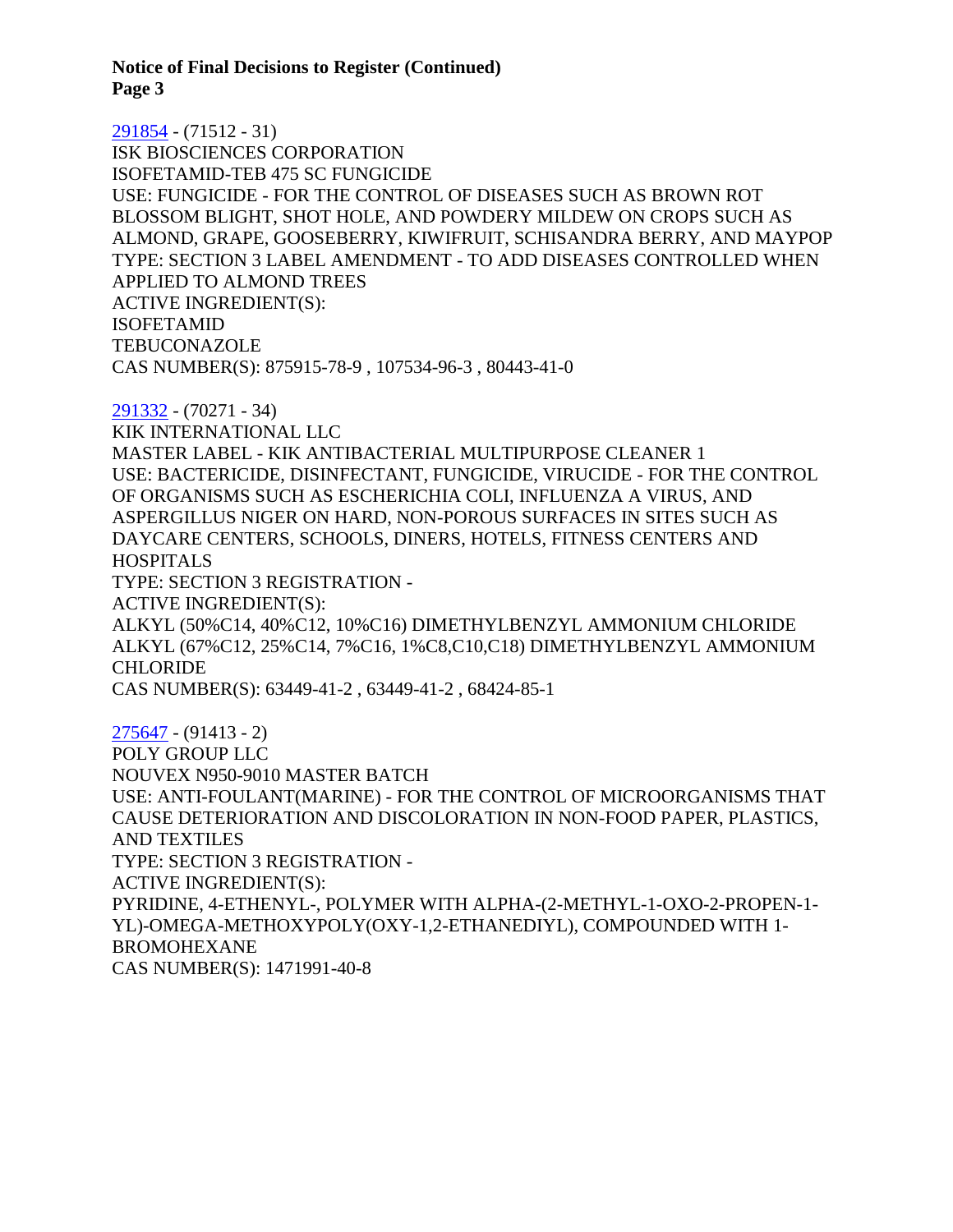**Notice of Final Decisions to Register (Continued) Page 4**

[292509](https://www.cdpr.ca.gov/docs/registration/nod/public_reports/292509.pdf) - (74779 - 17)

RAINBOW TREECARE SCIENTIFIC ADVANCEMENTS **MECTINITE** USE: INSECTICIDE - FOR THE CONTROL OF INSECTS SUCH AS PINE CONEWORMS, GYPSY MOTHS, AND JAPANESE BEETLES IN DECIDUOUS, CONIFEROUS, AND PALM TREES, IN SITES SUCH AS RESIDENTIAL AND COMMERCIAL LANDSCAPES, PARKS, PLANTATIONS, SEED ORCHARDS, AND FORESTED AREAS TYPE: SECTION 3 LABEL AMENDMENT - TO REVISE DIRECTIONS FOR USE AND TO ADD CLAIMS AGAINST ADDITIONAL PESTS ACTIVE INGREDIENT(S): EMAMECTIN BENZOATE CAS NUMBER(S): 137515-74-4

[290908](https://www.cdpr.ca.gov/docs/registration/nod/public_reports/290908.pdf) - (51517 - 9) WESTBRIDGE AGRICULTURAL PRODUCTS SUPPRESS HERBICIDE EC USE: HERBICIDE - FOR THE NON-SELECTIVE CONTROL OF WEEDS AND GRASSES IN SITES SUCH AS PARKS, GOLF COURSES, RIGHT-OF-WAYS, ORNAMENTAL LANDSCAPES, AGRICULTURAL FOOD CROPS, AND NON-FOOD CROPS TYPE: SECTION 3 LABEL AMENDMENT – CONDITIONAL - TO REMOVE THE CALIFORNIA RESTRICTION FROM THE DESICCANT USE ACTIVE INGREDIENT(S): CAPRIC ACID CAPRYLIC ACID CAS NUMBER(S): 334-48-5 , 124-07-2

# **Written Evaluation**

Pursuant to Title 3, California Code of Regulations section 6254, this notice includes a written evaluation of significant environmental points raised in comments submitted during the review and comment period required by Title 3, California Code of Regulations section 6253 for any of the products listed above.

#### **DPR received no comments on the above listed products.**

Tulio Macedo

 Tulio Macedo, Chief Pesticide Registration Branch 06/12/2020

Dated